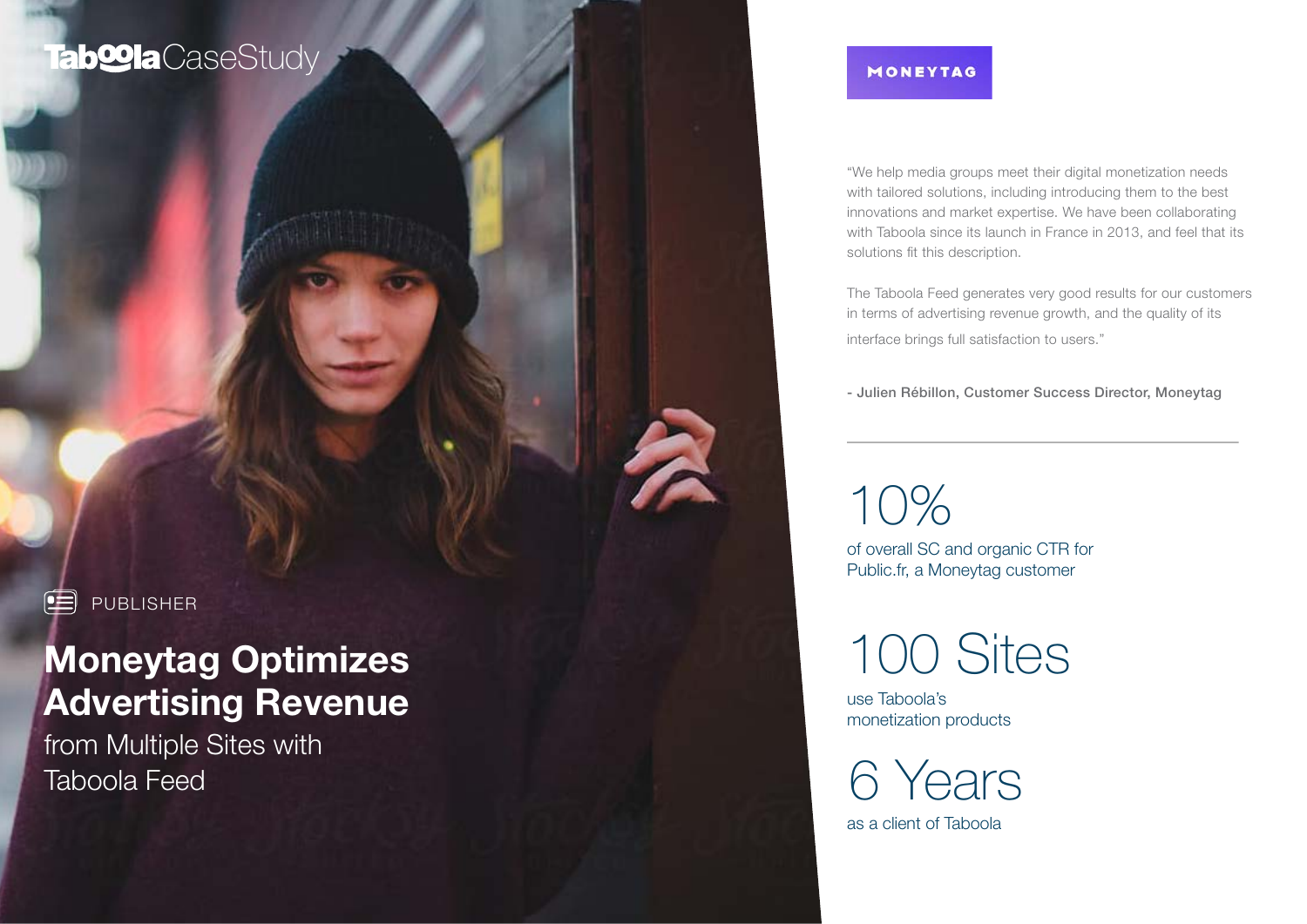# CaseStudy CaseStudy



#### **COMPANY**

Moneytag is a digital monetization agency for press publishers, supporting more than 300 media sites in terms of growth related to their online advertising.

#### CHALLENGE

Find new and innovative ways to provide customers with the best expertise and technology solutions to increase their advertising revenues, while preserving and improving the user experience.

#### **SOLUTION**

Implement Taboola Feed, a continuous news feed incorporating sponsored content, organic content and in-feed video on Moneytag customer sites.

#### **RESULTS**

With Taboola Feed, Moneytag's customer revenue per mille (RPM) increased significantly, and click-through-rate (CTR) increased to 10%.

The Taboola Feed Allows Moneytag Customers to increase RPM and CTR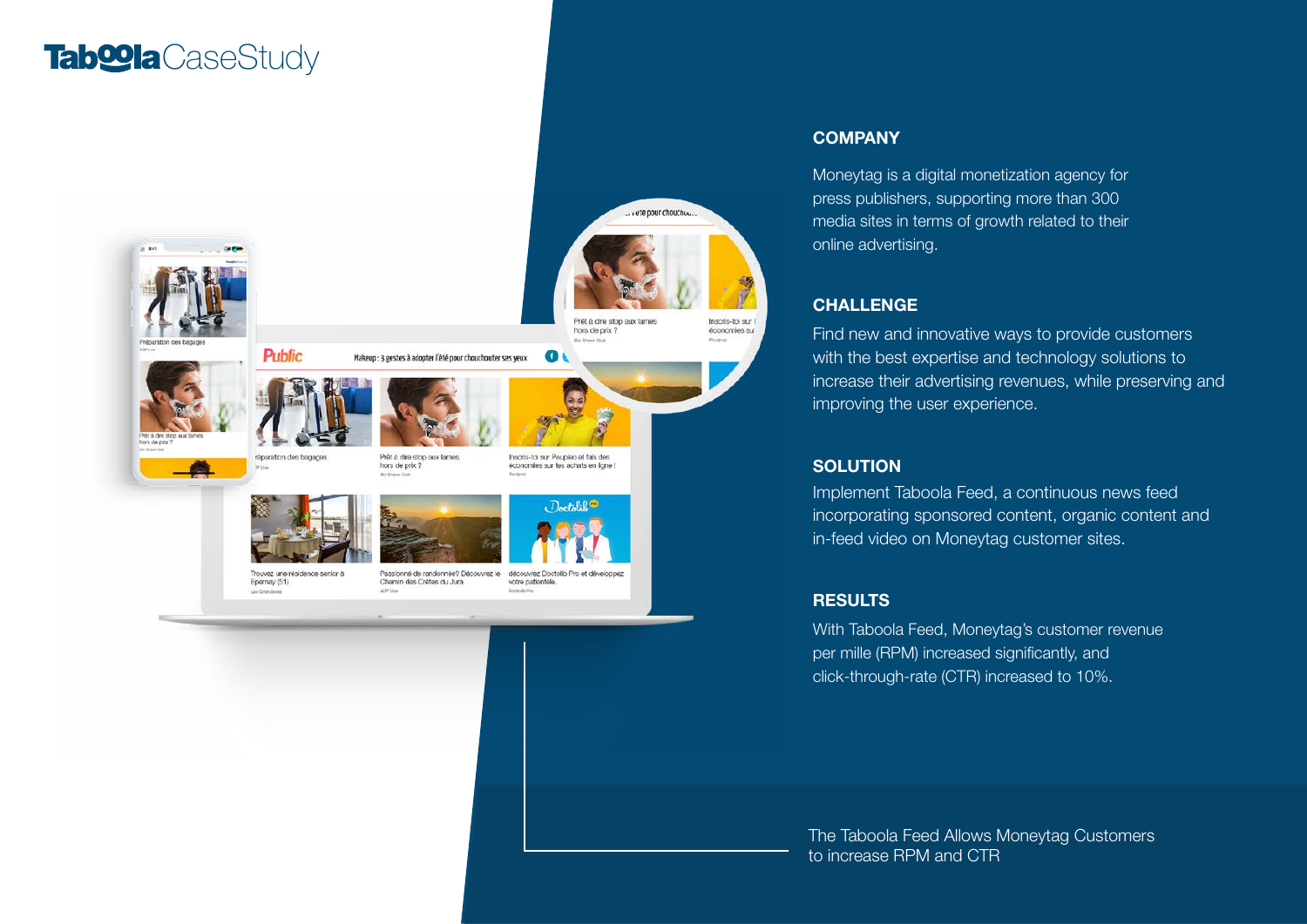## **Tab@la**CaseStudy

### **INTRODUCTION**

Moneytag is a digital monetization agency that offers media groups a tailor-made experience including proprietary solutions, expertise, and partner technology innovations—to help them get the most out of their online advertising inventory.

Putting people at the heart of their business, Moneytag teams accompany their customers daily in monitoring and optimizing advertising revenue—with the primary objective to delight their customer's readers.

A former subsidiary of Lagardère, Moneytag became independent in the spring of 2019. The company, which has posted a double-digit growth rate since its creation, manages the optimization of advertising inventories for more than 300 sites and mobile applications of French media, and well as European and African sites.